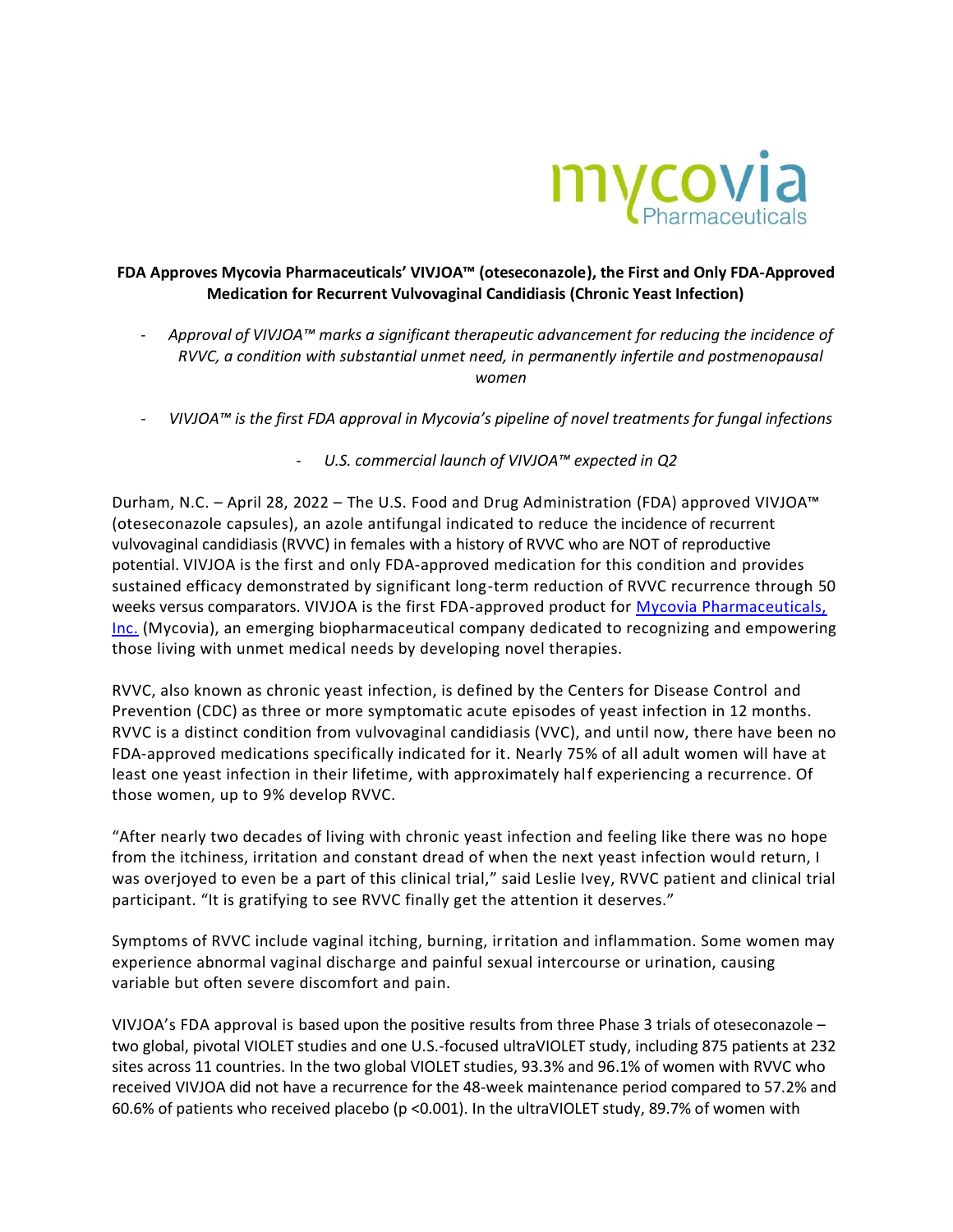RVVC who received VIVJOA cleared their initial yeast infection and did not have a recurrence for the 50 week maintenance period compared to 57.1% of those who received fluconazole followed by placebo (p <0.001). The most common side effects reported in Phase 3 clinical studies were headache (7.4%) and nausea (3.6%). VIVJOA is contraindicated in those with a hypersensitivity to oteseconazole, and based on data from rat studies, also in females who are of reproductive potential, pregnant, or lactating. Please see additional Important Safety Information below.

Patrick Jordan, CEO of Mycovia Pharmaceuticals and Partner at NovaQuest Capital Management, stated, "We celebrate this important milestone for Mycovia, as VIVJOA is the first antifungal in our pipeline to obtain FDA approval and achieves our goal to fulfill a previously unmet medical n eed among women suffering from RVVC. We are honored to lead this advancement in women's health."

"We believe the market need for VIVJOA is strong, and we are eager to execute our commercial plans," Jordan continued. "As we enter a new chapter of our history as a commercial biopharmaceutical company, we will continue driving our mission forward to develop novel therapies for overlooked conditions."

Oteseconazole is designed to inhibit fungal CYP51, which is required for fungal cell wall integrity, and this selective interaction is also toxic to fungi, resulting in the inhibition of fungal growth. Due to its chemical structure, oteseconazole has a lower affinity for human CYP enzymes as compared to fungal CYP enzymes. The FDA granted oteseconazole Qualified Infectious Disease Product and Fast Track designations.

"A medicine with VIVJOA's sustained efficacy combined with the clinical safety profile has been long needed, as until now, physicians and their patients have had no FDA-approved medications for RVVC," stated Stephen Brand, Ph.D., Chief Development Officer of Mycovia. "We are excited to be the first to offer a medication designed specifically for RVVC, a challenging and chronic condition that is expected to increase in prevalence over the next decade."

Mycovia is planning its commercial launch of VIVJOA™ in the second quarter of 2022.

# **About Recurrent Vulvovaginal Candidiasis**

RVVC is a debilitating, chronic infectious condition that affects 138 million women worldwide each year. RVVC, also known as chronic yeast infection, is a distinct condition from vulvovaginal candidiasis (VVC) and defined as three or more symptomatic acute episodes of yeast infection in 12 months. Primary symptoms include vaginal itching, burning, irritation and inflammation. Some women may experience abnormal vaginal discharge and painful sexual intercourse or urination, causing variable but often severe discomfort and pain.

### **About VIVJOA™**

VIVJOA™ (oteseconazole) is an azole antifungal indicated to reduce the incidence of recurrent vulvovaginal candidiasis (RVVC) in females with a history of RVVC who are NOT of reproductive potential. VIVJOA is the first and only FDA-approved medication that provides sustained efficacy demonstrated by significant long-term reduction of RVVC recurrence through 50 weeks versus comparators. Oteseconazole is designed to inhibit fungal CYP51, which is required for fungal cell wall integrity, and this selective interaction is also toxic to fungi, resulting in the inhibition of fungal growth. Due to its chemical structure, oteseconazole has a lower affinity for human CYP enzymes as compared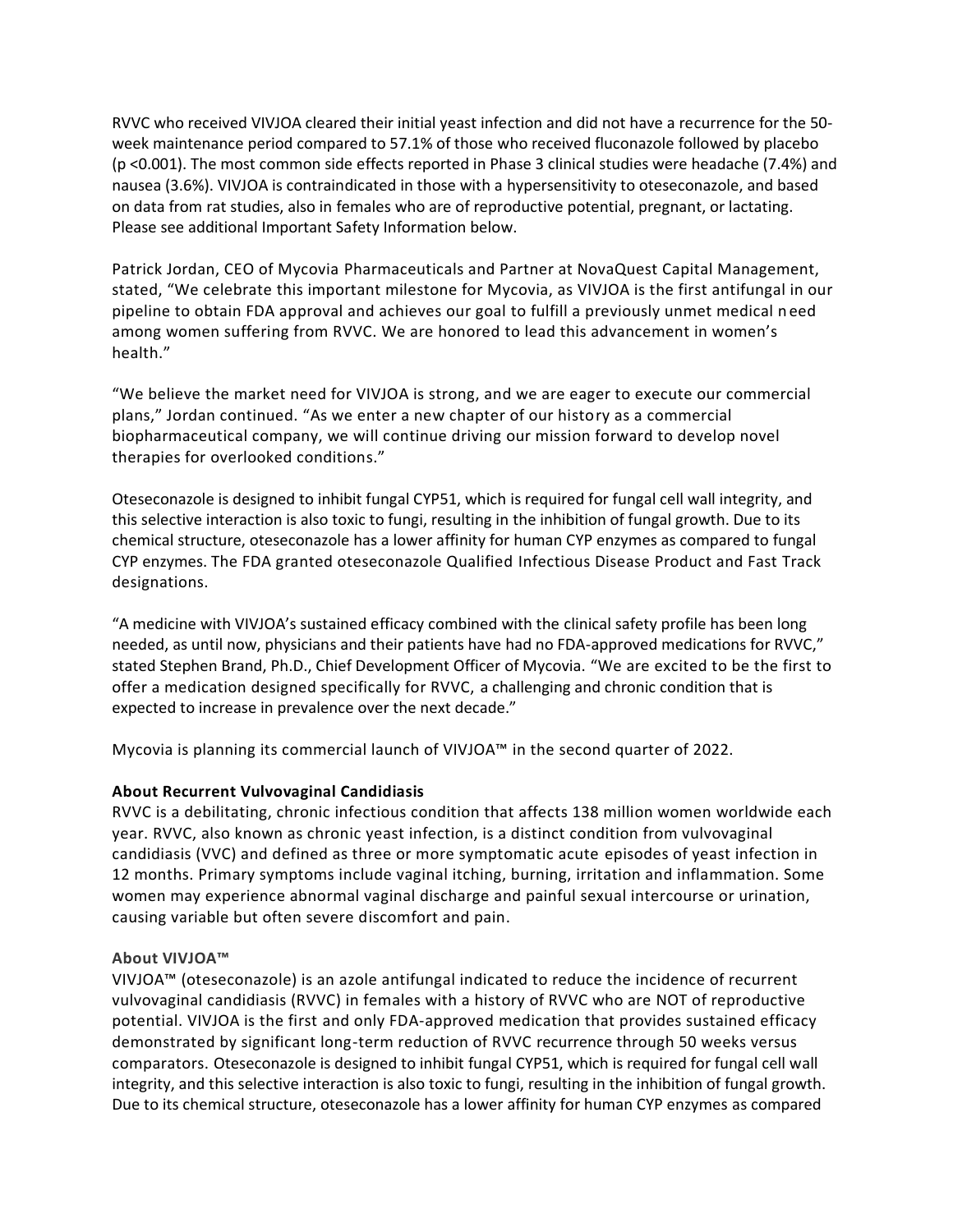to fungal CYP enzymes. The FDA approved VIVJOA based upon the positive results from three Phase 3 clinical trials of oteseconazole – two global, pivotal VIOLET studies and one U.S.-focused ultraVIOLET study, including 875 patients at 232 sites across 11 countries.

Please click [here](http://mycovia.com/PI) for full Prescribing Information.

### **IMPORTANT SAFETY INFORMATION**

### **CONTRAINDICATIONS**

VIVJOA is contraindicated in females of reproductive potential. Females who are NOT of reproductive potential are defined as: persons who are biological females who are postmenopausal or have another reason for permanent infertility (e.g., tubal ligation, hysterectomy, salpingo-oophorectomy).

VIVJOA is contraindicated in pregnant and lactating women.

VIVJOA is contraindicated in patients with known hypersensitivity to oteseconazole.

### **WARNINGS AND PRECAUTIONS**

Based on animal studies, VIVJOA may cause fetal harm. The drug exposure window of approximately 690 days (based on 5 times the half-life of oteseconazole) precludes adequate mitigation of the embryofetal toxicity risks. Advise patients that VIVJOA is contraindicated in females of reproductive potential, and in pregnant and lactating women because of potential risks to a fetus or breastfed infant.

### **ADVERSE REACTIONS**

The most frequently reported adverse reactions among VIVJOA-treated patients in clinical studies included headache (7.4%) and nausea (3.6%).

### **DRUG INTERACTIONS**

VIVJOA is a Breast Cancer Resistance Protein (BCRP) inhibitor. Concomitant use of VIVJOA with BCRP substrates (e.g., rosuvastatin) may increase the exposure of BCRP substrates, which may increase the risk of adverse reactions associated with these drugs.

Please see ful[l Prescribing Information](http://mycovia.com/PI) and [Patient Information.](http://mycovia.com/PPI)

**To report SUSPECTED ADVERSE REACTIONS, contact Mycovia Pharmaceuticals, Inc. at 1-855-299-0637 or FDA at 1-800-FDA-1088 or [www.fda.gov/medwatch.](http://www.fda.gov/medwatch)** 

# **About Mycovia Pharmaceuticals**

Mycovia Pharmaceuticals is an emerging biopharmaceutical company dedicated to recognizing and empowering those living with unmet medical needs by developing novel therapies. VIVJOA™ (oteseconazole), the first FDA-approved product for Mycovia, is an azole antifungal indicated to reduce the incidence of recurrent vulvovaginal candidiasis (RVVC) in females with a history of RVVC who are NOT of reproductive potential. Oteseconazole received FDA Qualified Infectious Disease Product and Fast-Track designations to become the first FDA-approved therapy for RVVC. In 2019, Mycovia licensed oteseconazole to Jiangsu Hengrui Pharmaceuticals Co., Ltd., to develop and commercialize oteseconazole in China, including mainland China, Hong Kong, Macau and Taiwan,